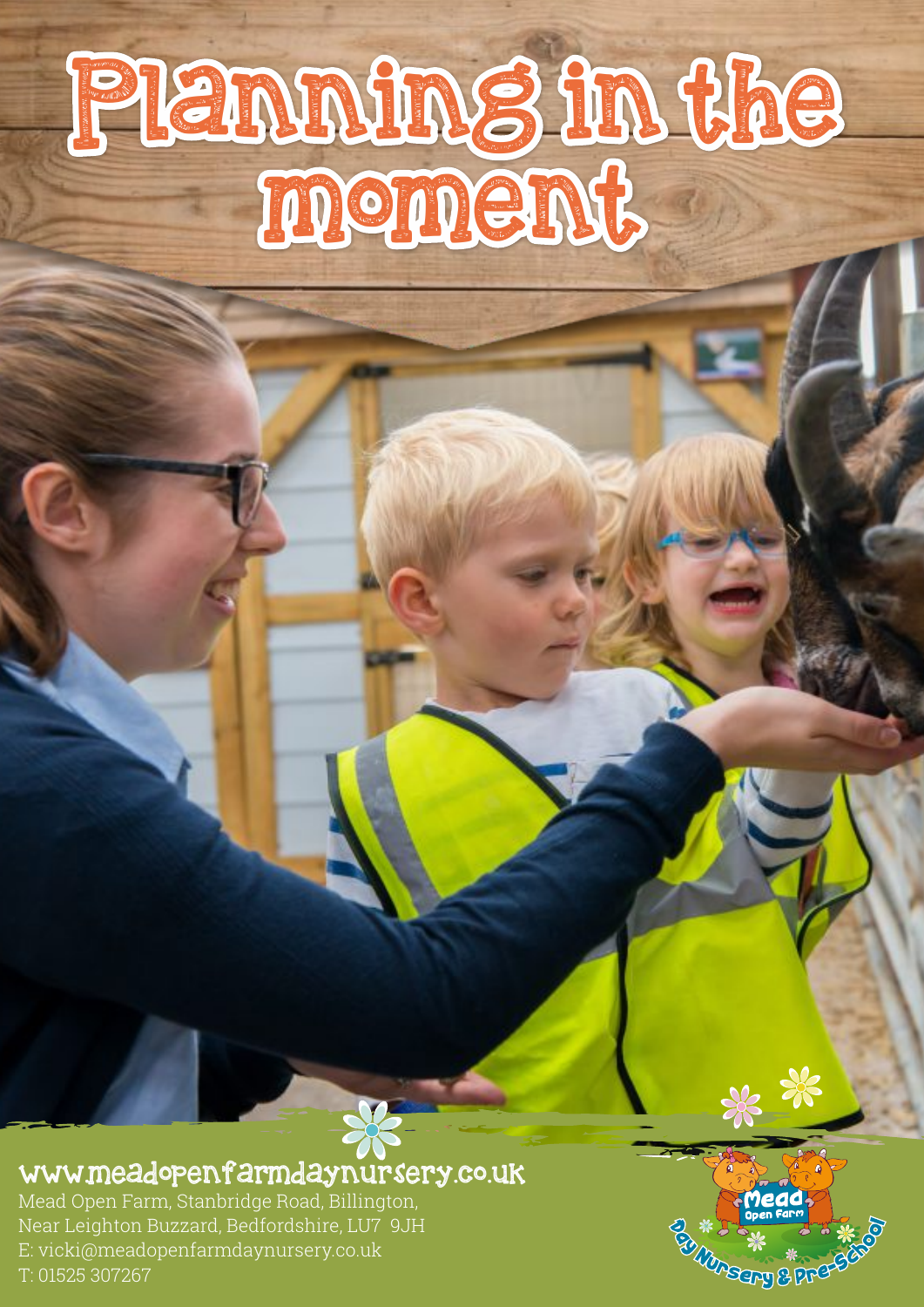## Improved Learning Methods

Planning in the moment is a child-centred teaching approach which supports children's natural desire to explore and learn. From September 2018, Mead Open Farm Day Nursery and Pre-School are rolling out this new style of planning. This guide explains what it is, what is changing and how your child will benefit.

#### An introduction

We all know children are much more interested when they are engaged in what they are doing.

Planning in the moment enables our childcare team to be spontaneous and turn any play experience into a learning opportunity.

#### What changes will be made?

#### **Spontaneous teaching around what the child is doing**

Like they do now, your child can still expect plenty of stimulating activities every day, however your child will have complete autonomy of which activity they do.

Teaching in the moment enables our team to build upon a child's natural interest. A child recently brought in a map of Cornwall and the childcare team recognised this as the child's interest. They therefore, took the children on a tour of Mead Open Farm and all our children then created their own maps of the farm and the routes they took.



**ADA SURFERED** 

#### **More in depth feedback**

You will still obtain daily feedback from your nominated key person, however, you will now receive more focussed feedback monthly in the baby room, every 5 weeks in the toddler room and every 10 weeks in the Pre-School room.

During your child's focus week, we shall complete a 'learning journey sheet', that will record key areas of development, areas for future development, learning patterns and anything else that is crucial to the progression of your child's development.

We will also be recording 'wow moments', that reflect what the child has done for the first time independently. These moments will be recorded on-going and are not just recorded for the children on the week of their focus week.

Recording this information is vital and every child will have a scrapbook which will contain their learning journal sheet, wow moment sheets and evidence.

#### www.meadopenfarmdaynursery.co.uk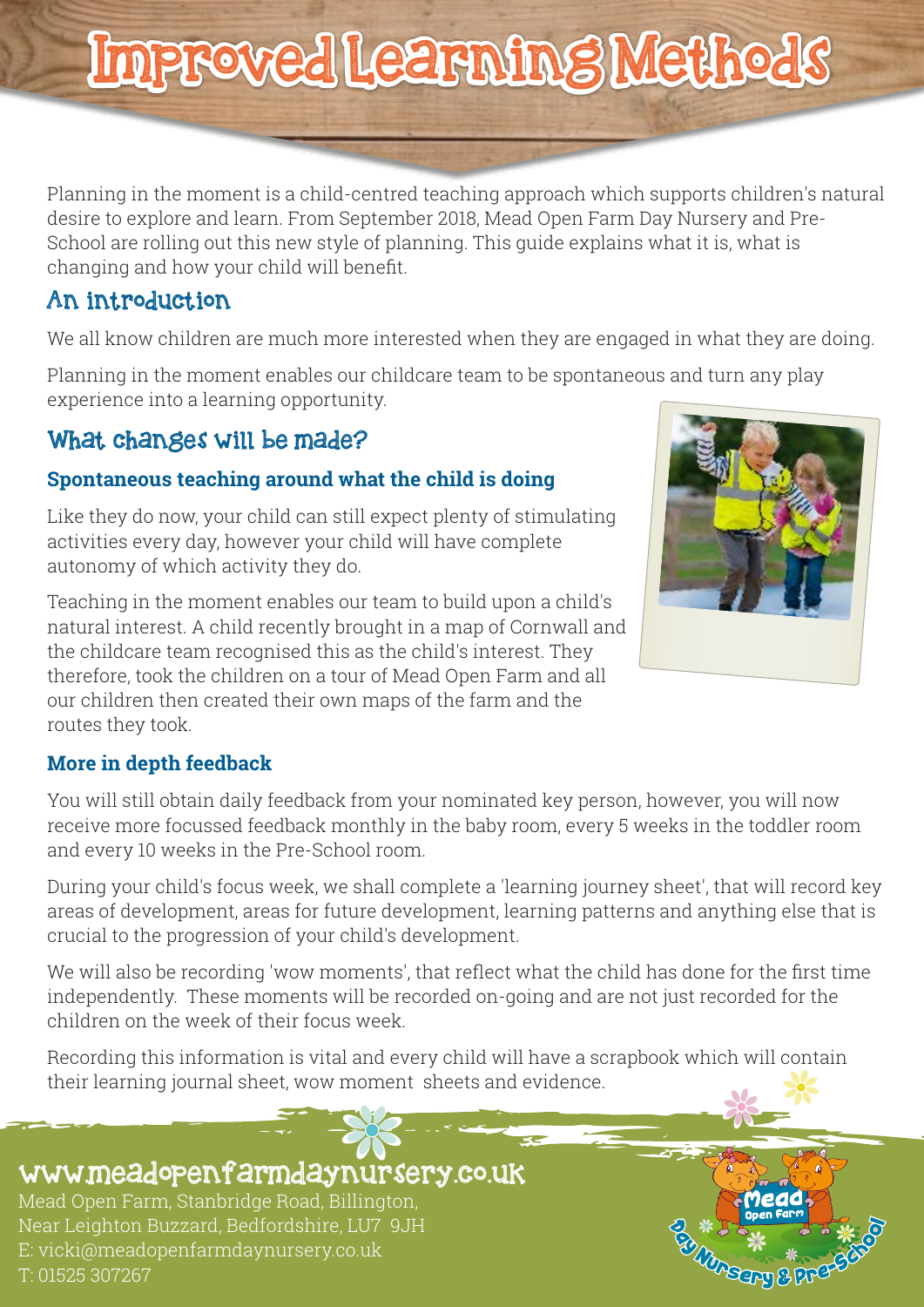# Working with EYFS

We want to ensure children still enjoy early maths, embrace literacy and build confidence in all areas of learning.

Planning in the moment fits nicely with the Early Years Framework, which outlines the 7 key areas of learning from the Department of Education.

If you are not familiar with the EYFS framework, the 7 areas of learning are:

**Personal, Social & Emotional Development** – Involves helping children to develop a positive sense of themselves, and others; to form positive relationships and develop respect for others. **Physical Development** – Involves providing opportunities for young children to be active and interactive; and to develop their co-ordination, control and movement. **Communication & Language Development** – Involves giving children opportunities to experience a rich language environment and help children speak and listen in a range of situations. **Literacy Development** – Involves encouraging children to link sounds and letters and to begin to read and write. **Mathematics** – Involves proving children with opportunities to develop and improve their skills in counting and understanding of using numbers. **Understanding the World** – Involves quiding children to make sense of their physical world, by providing opportunities to explore, observe and find out about their environment. **Expressive Arts & Design** – Involves enabling children to explore and play with a range of media and materials. REAL PROPERTY OF

www.meadopenfarmdaynursery.co.uk